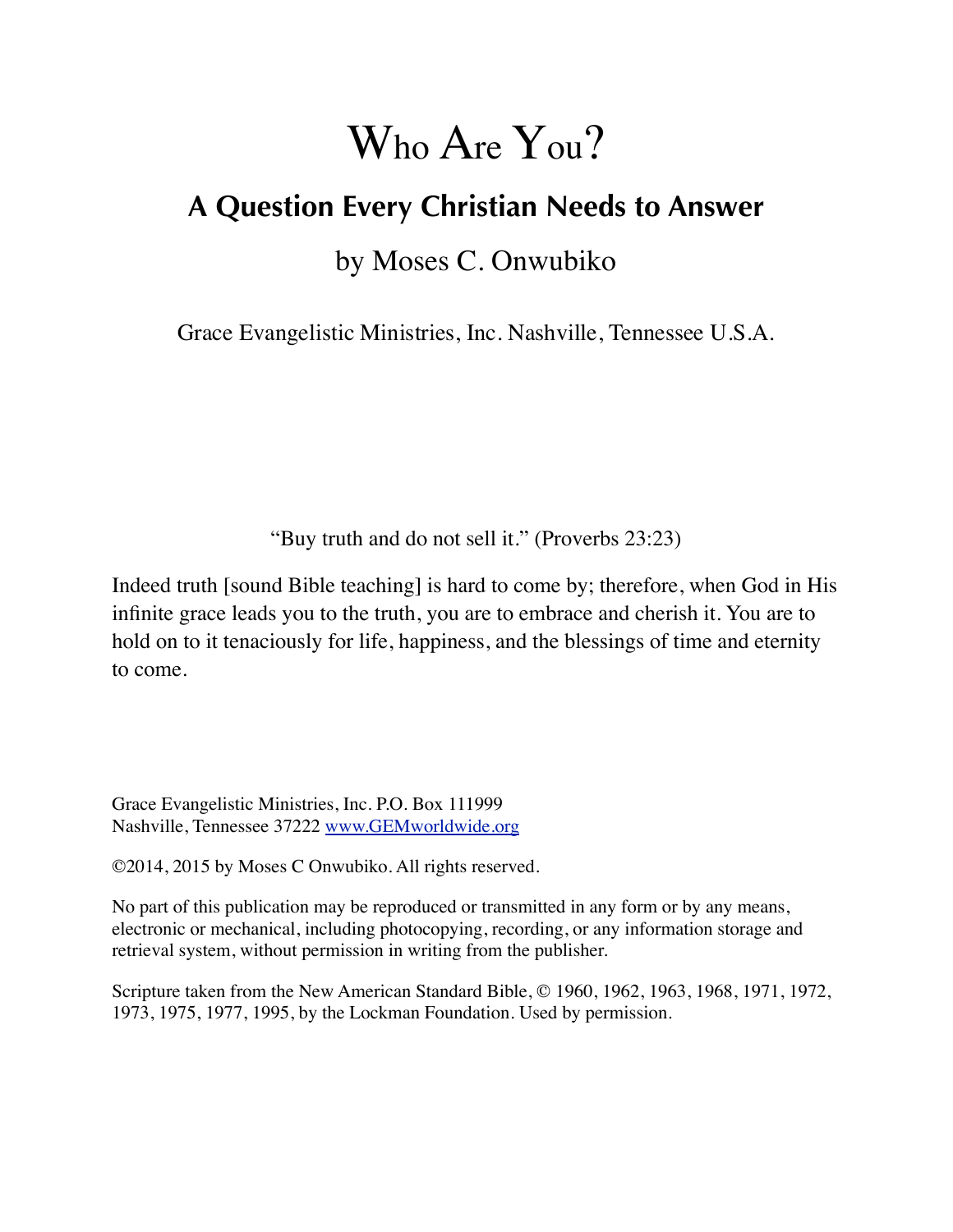So wake up sleeper, lift your head We were meant for more than this Fight the shadows conquer death Make the most of the time we have left

We are the light of the world We are the city on a hill We are the light of the world We gotta, we gotta, we gotta let the light shine $<sup>1</sup>$  $<sup>1</sup>$  $<sup>1</sup>$ </sup>

<span id="page-1-0"></span><sup>1</sup> WE ARE by Ed Cash, James Tealy, Chuck Butler & Hillary McBride © 2011 Wondrously Made Songs (BMI) (a div. of Wondrous Worship & Llano Music, LLC) (admin. by Music Services)/ Centricity Music Publishing (ASCAP)/Sony/ATV Cross Keys Publishing (ASCAP)/ Buddybabe Music (ASCAP)/HillaryMcBrideMusic (BMI). All Rights Reserved. Used by permission. Sung by Jobe, Kari. "We Are." Where I Find You. Sparrow Records, 2012. CD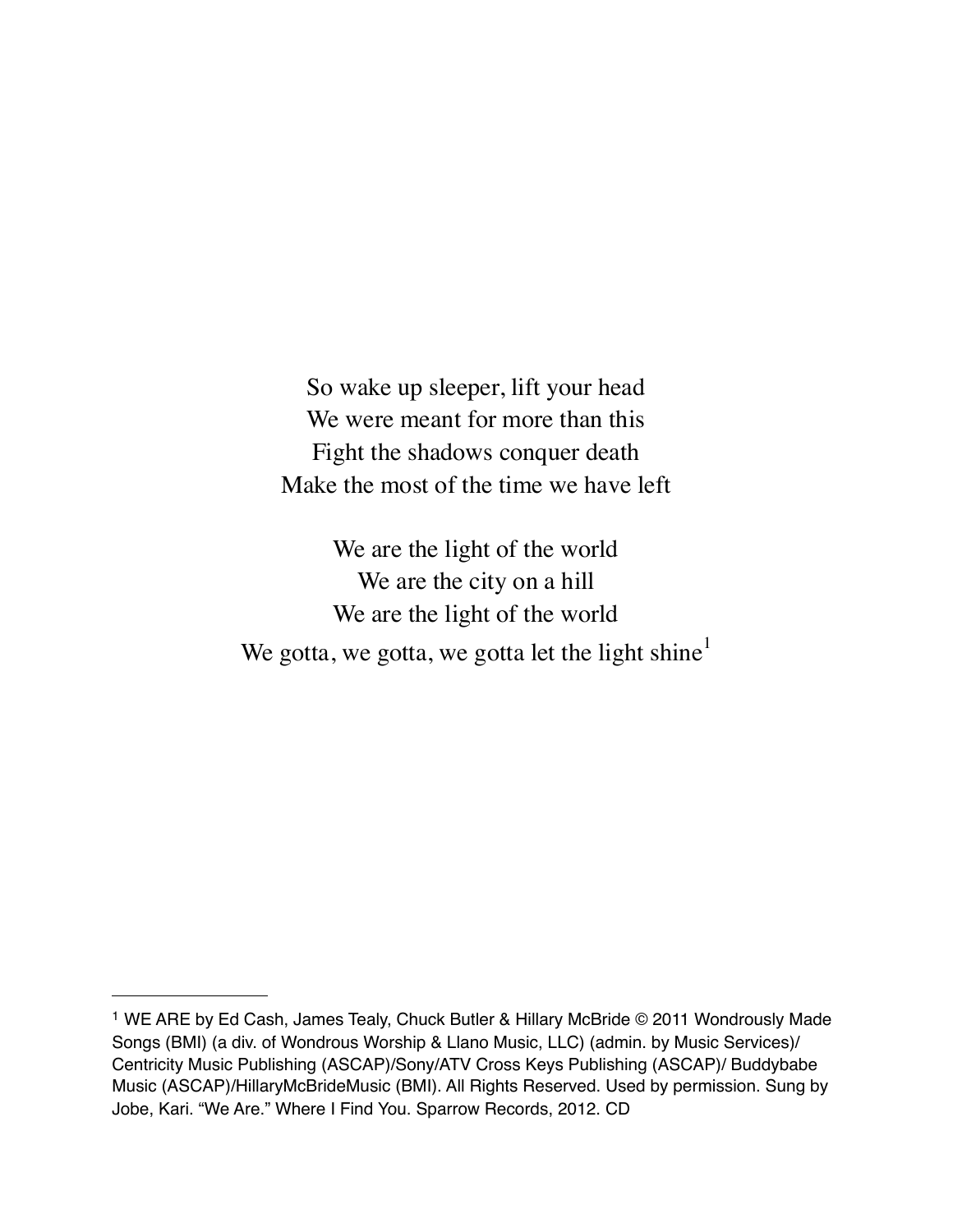# *Are You Without Christ?*

The plane to Heaven is on the runway. It is about to take off without you and you will miss Heaven, separated from God forever in the lake of fire (Rev 20:15). This is not good news.

But wait. It does not end in bad news. God in His matchless grace has made a way for everyone who desires to board the plane to Heaven. He offered His uniquely born One, Jesus Christ, as a sin offering for us. "But God demonstrates His own love toward us, in that while we were yet sinners, Christ died for us" (Rom. 5:8). The sin penalty has been paid in full. "It is finished" (John 19:30). This clears the way for boarding. There is only one boarding pass, obtained through faith in the Person and the work of Jesus Christ on the cross. "I am the way, and the truth, and the life; no one comes to the Father, but through Me" (John 14:6).

Are you willing to obtain the boarding pass to Heaven offered by Christ? If so, simply put your trust in Him Alone. "Believe on the Lord Jesus Christ and you will be saved" (Acts 16:31). This indeed is good news. Trust in Christ now, and your boarding pass to Heaven will be forever secured.

# *Are You a Believer In Jesus Christ?*

Examine yourself to ensure that your fellowship with God is not broken through personal sin — mental (bad thoughts), verbal (bad words), overt (bad actions). However, if it is broken, God has provided a grace solution for restoring fellowship. "If we confess our sins, He [God] is faithful to forgive us our sins and to cleanse us from all unrighteousness" (1 John 1:9). Simply acknowledge your sins to God alone. He is faithful.

♦ ♦ ♦

Heavenly Father, please "sanctify [the reader of this booklet] with Your Word, for Your Word is the truth." Please let your truth sink deep and bring about transformation for the praise of Your glory in the wonderful name of Your Son, Jesus Christ. Amen.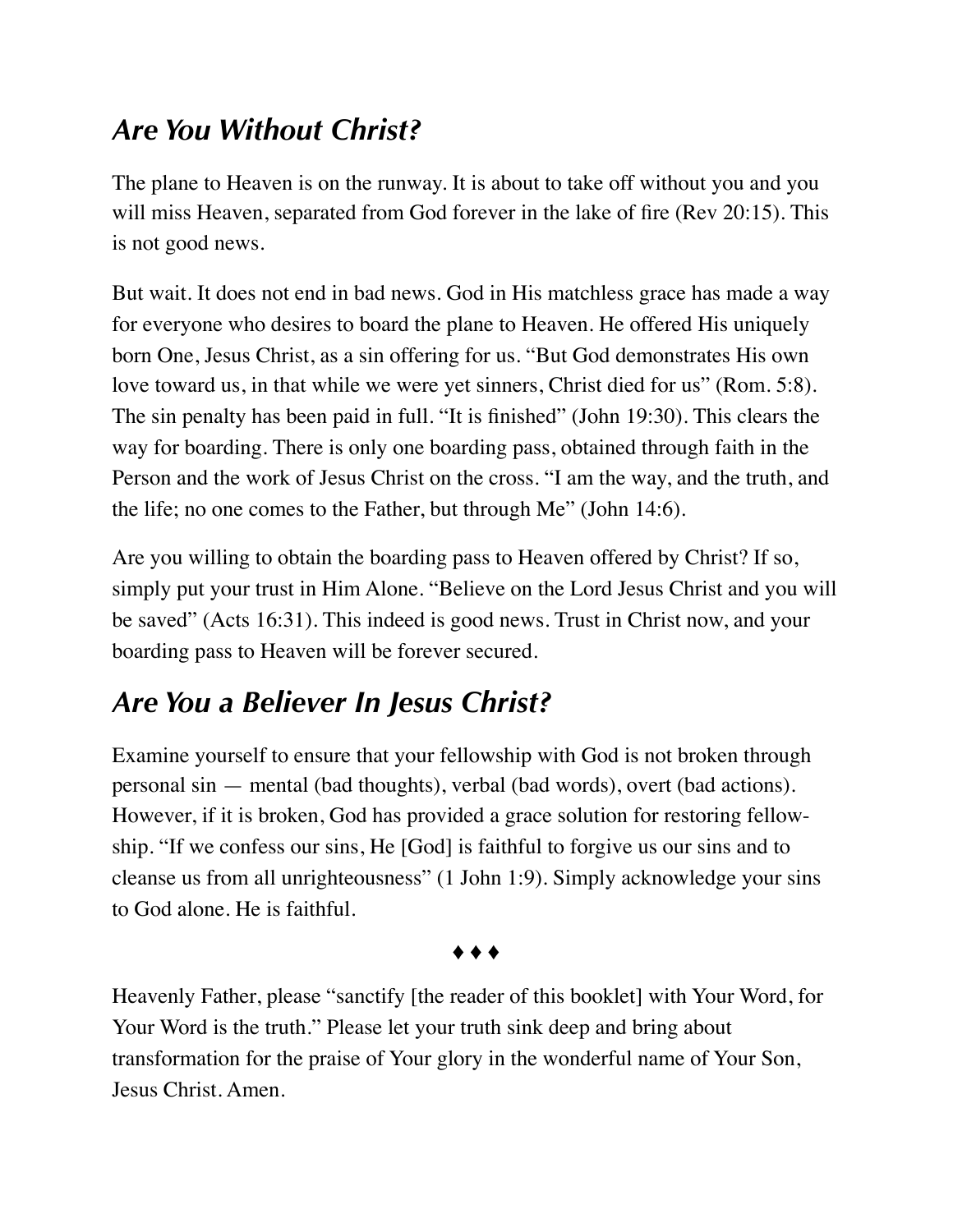"Our responsibility is to give the world the right impression of God."

# E

John Wesley 1703-1792

# *Introduction*

Who are you? Beloved of God, time is running out. You need to pause and take an honest inventory of your life and ask the right questions. Who am I? Where am I? Why am I here on planet Earth? Am I fulfilling my mission as my Master intends? How much more time is left of my God given days?

Scripture is clear: your "days are numbered" (Job 14:5). Your "days on earth are like a shadow" (I Chron. 29:15). A shadow is here this moment and, in the twinkling of an eye, it is gone. James, the brother of our Lord agrees. "Yet you do not know what your life will be like tomorrow. You are just a vapor that appears for a little while and then vanishes away" (James 4:14).

The Lord's disciples asked, "Lord do you want us to command fire to come down from heaven and consume them [the Samaritans]" (Luke 9:54)? His reply is worthy of our attention: "He turned and rebuked them, and said, "You do not know what kind of spirit you are" (Luke 9:55). Simplified: "You have no clue who you are."

Who are you? This small question is in fact the big question! Christians often don't know who they are and what their mission is and this is hurting the witness of the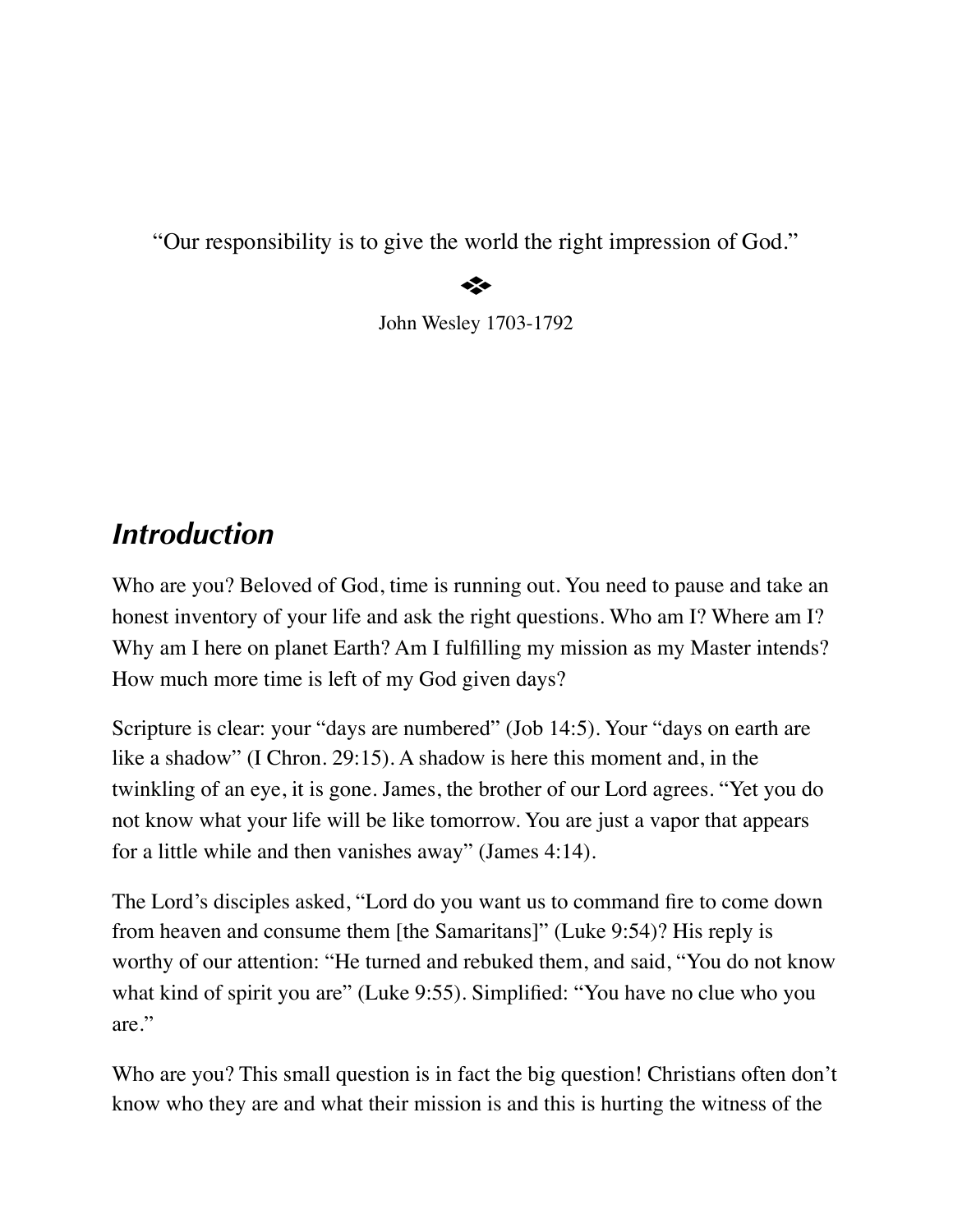church, now more than ever. You cannot fulfill God's plan for your life until you master two things: Who you are in Christ and your mission.

This study will highlight nine areas. First, it will address the issue of your position in Christ. Second, it will address why God the Father, the Son, and the Holy Spirit indwell you. Third, it will help us understand the meaning of, "You are the light of the world" (Matt 5:14). Fourth, it will explore the meaning of "You are the salt of the earth" (Matt 5:13). Fifth, it will examine a critical and so often ignored passage of Scripture, "You are our letter" (2 Cor. 3:2). Sixth, we will discover what the apostle Paul means when he said, "We are a fragrance of Christ to God among those who are being saved and among those who are perishing" (2 Cor. 2:15). Seventh, it goes on to describe the believer as an emblem of God's love. Eighth, it develops the idea of the Christian as a banner of peace––individually and nationally. And ninth, this study will explain the concept of the Christian as a vessel of blessing. These topics and more will be covered in our study. So we ask, who are you?

### *Who Am I?*

### *No. 1 - You Are In Christ*

Your position in Christ makes you a new creature, a child of God, a co-heir with Christ. "If any man is in Christ, he is a new creature" (2 Cor. 5:17). The apostle Paul tells us that, as God's children, we are "heirs of God and fellow heirs with Christ" (Rom. 8:17). Stop and think for a moment about the fact that you are a coheir of the God of the universe with His beloved Son, Jesus Christ. You share in Christ's wisdom, righteousness, sanctification and much more (1 Cor. 1:30).

Your identity as a child of God accords you "every spiritual blessing in the heavenly places in Christ" (Eph. 1:3). This means, heaven has unleashed every blessing on you. Understanding that you are the object of God's "every spiritual blessing" because of your position in Christ will motivate you to take your spiritual life seriously.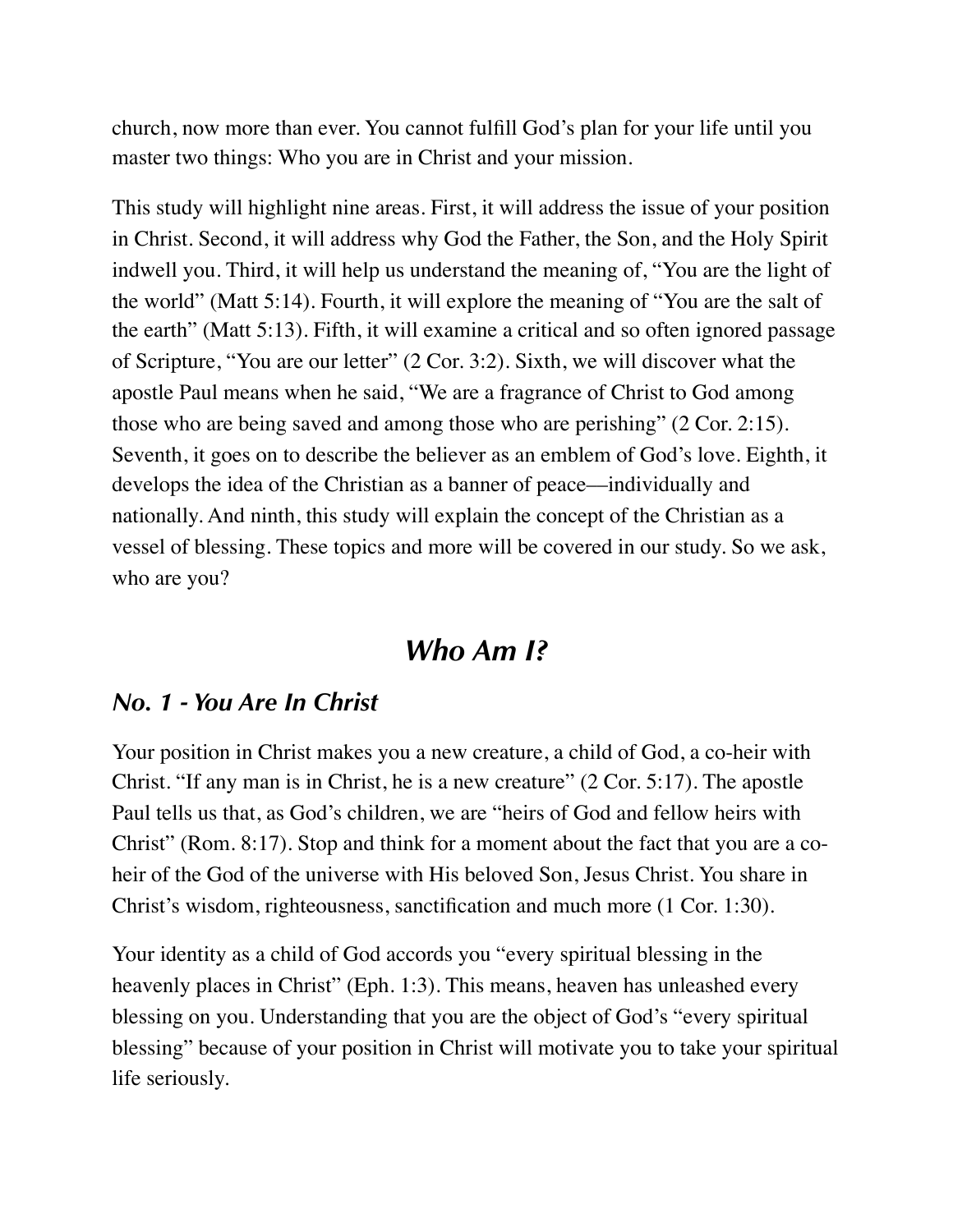Those who are in Christ bear the name Christian. In many cultures, names have great importance and meaning. What does the name Christian signify and where did it come from?

#### *A Christian*

The word "Christian" has been used superficially in modern day Christianity. It was coined not by followers of Jesus Christ, but by the pagans, the unsaved. It comes from the Greek word *Christianos*, meaning "follower of Christ." It was used to distinguish the worshippers of Christ from the worshippers of Caesar. In the first century AD, the word Christian was used as a term of derision.<sup>2</sup> But those called by that name came to favor it because of its meaning.

As the Gentiles in Antioch observed the followers of Christ, they saw unity among them, and they saw how they cared for one another, "For there was not a needy person among them, for all who were owners of land or houses would sell them and bring the proceeds of the sales and lay them at the apostles feet, and they would be distributed to each as any had need" (Acts 4:34-35). As these pagans observed the daily lives of Christ's followers, they saw how they extended love to those outside their domain and they recalled how Christ lived in His first advent. They remembered His love for everyone — how He had compassion on many who were physically oppressed and made them well. Having seen His followers with identical traits, they called them Christians — those who act like Christ. Are you living an authentic Christian life? Please do not brush this question aside, the answer weighs heavily on your blessing both now and for all eternity.

Who are you?

<span id="page-5-0"></span><sup>2</sup> Wuest, Kenneth Samuel, Wuest's word studies from the Greek New Testament, Wm. B. Eerdmans Publishing, (1973) p. 19.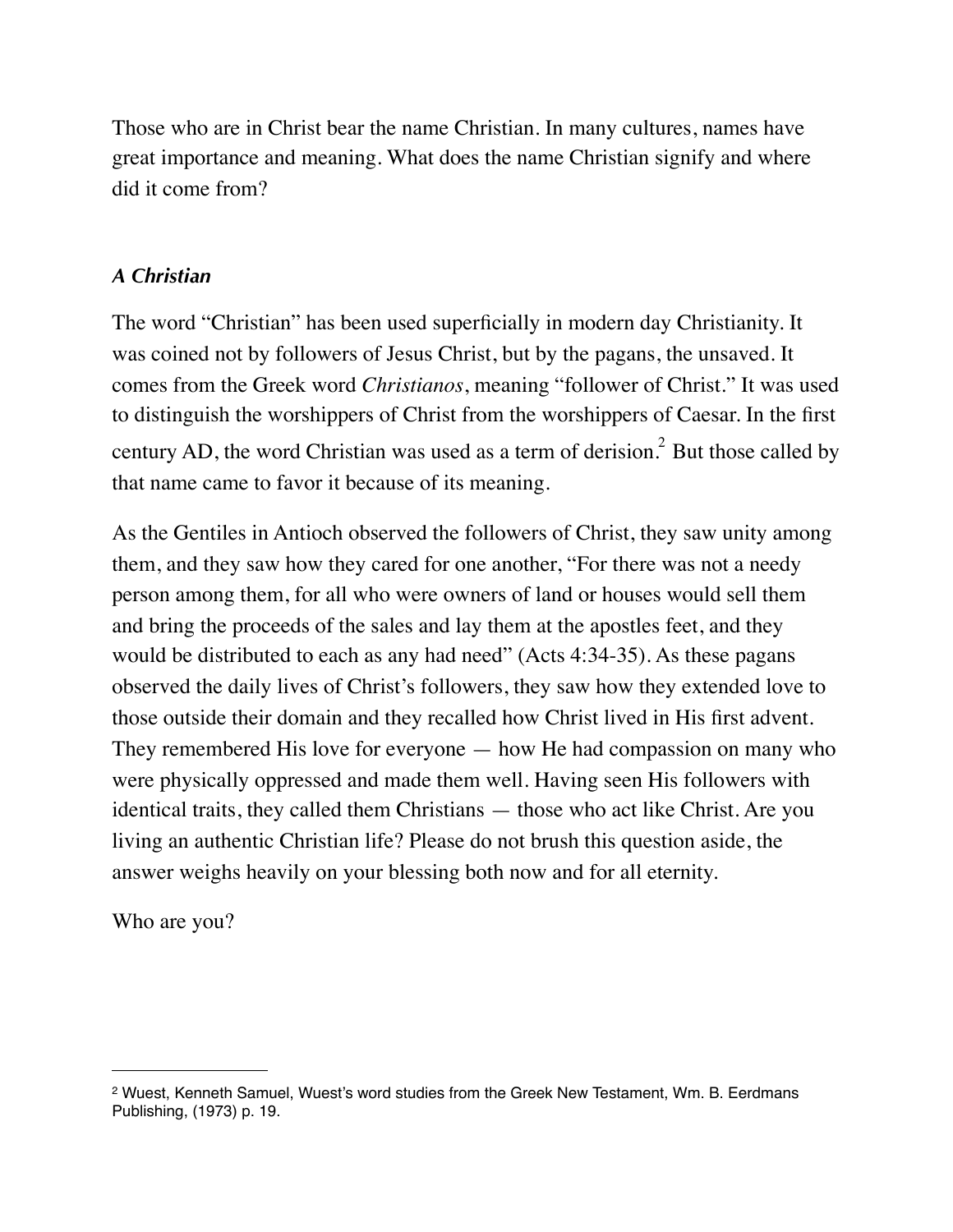## *No. 2 - You Are A Temple Of God*

You are important to God; in fact, you are a very important person (V.I.P.). You may look ordinary, but you are not. You are the temple of the living God, constructed by the Holy Spirit at the point of faith (2 Cor. 6:16). Do not allow Satan to fool you  $-$  lying to you that you are nobody. On the contrary, you are special to God. "You are the apple of His eye" (Zech. 2:8).

Because many Christians have no idea what it means that their bodies are God's temple, they live with no proper regard for God. This lack of understanding was the primary reason the Corinthian church failed miserably in their spiritual life. Their colossal failure prompted the apostle Paul to ask a daunting question, "Do you not know that you are a temple of God and the Spirit of God dwells in you?" (1 Cor. 3:16).

### *The Significance of the Temple*

The temple is a meeting place between a Holy God and man. It's a place of worship (2 Chron. 7:3). What makes a temple meaningful is God's presence; it's God's dwelling place. There are two types of biblical temples: the Old Testament temples built with hands and the New Testament temple, the body of every believer, built by the Holy Spirit.

### *Solomon's Temple*

Solomon's temple was destroyed by the Babylonians and rebuilt thereafter. In Solomon's temple, there was an inner sanctuary called the Holy of Holies where the Ark of the Covenant was placed. God dwelled in the Holy of Holies between the two cherubim that sat on either end of the Ark of the Covenant (1 Sam. 4:4). After Solomon dedicated the temple, "...the glory of the Lord filled the Lord's house" (2 Chron. 7:2). God's presence symbolized peace, protection, provision, guidance, and abundant blessing for His people, Israel.

Under the Law of the Old Testament, the temple is the only acceptable place of worship. When Jesus Christ fulfilled the Law, it changed the way worship was conducted. "An hour is coming when neither in this mountain, nor in Jerusalem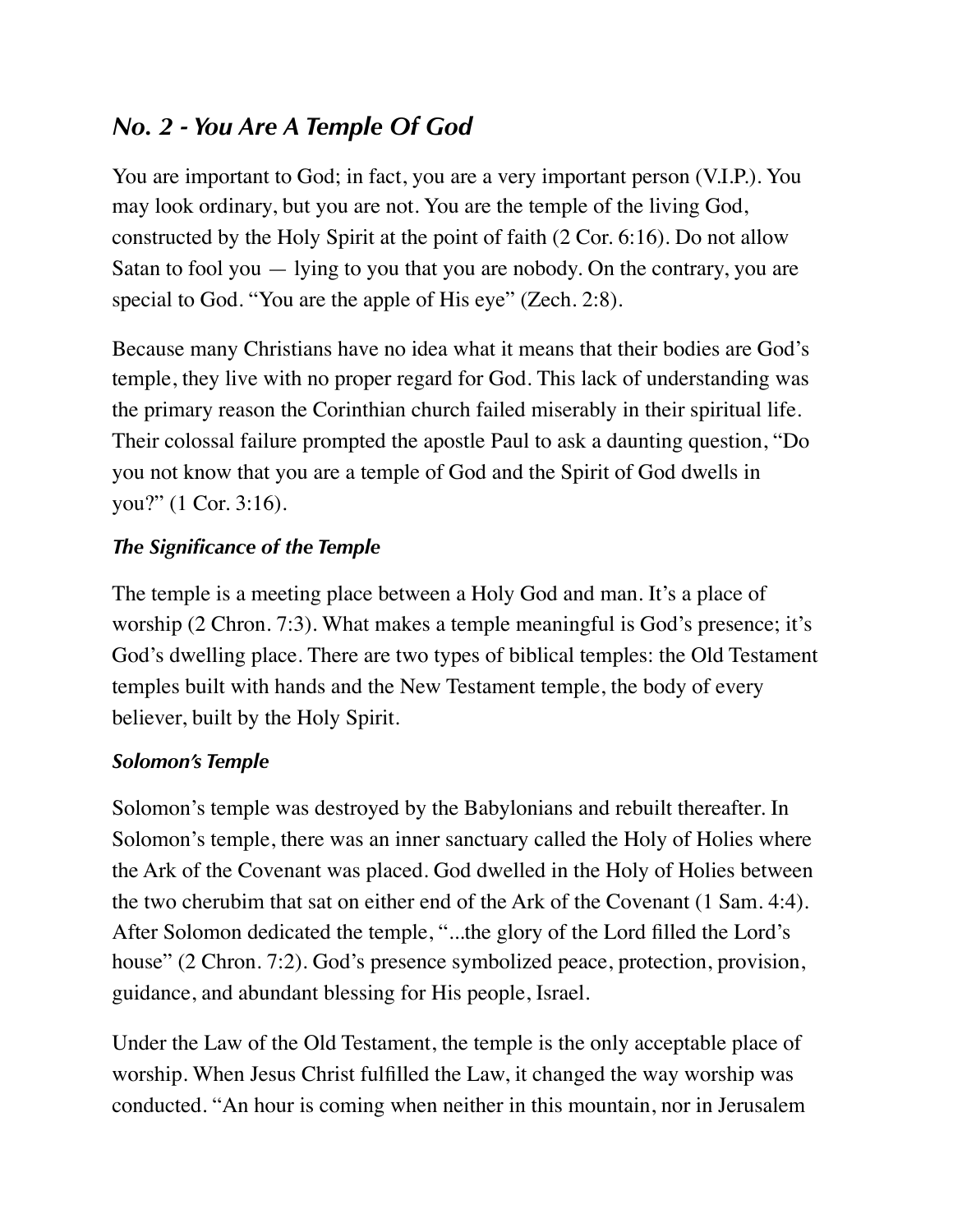[where the temple was located], shall you worship the Father...the true worshippers will worship the Father in Spirit and truth; for such people the Father seeks to be His worshipers. God is spirit and those who worship Him must worship Him in spirit and truth" (John  $4:21$ ,  $23-24$ ).

### *A Human Temple*

Pentecost brought a change in God's program. He relocated His dwelling place and made the body of every believer His abode. "You are the temple of the Living God" (2 Cor. 6:16). God desires your worship therefore your soul must be set apart unto God and kept holy. He commands us, "Do not touch what is unclean" (2 Cor. 6:17). We can maintain holiness by confessing our sins when we are aware of them (1 John 1:9).

There can be no external worship of God with other believers until there's an inner worship of Him. On the other hand, there can be no inner worship until the holy of holies  $-$  the soul  $-$  is set apart by the filling ministry of the Holy Spirit (Eph. 5:18).

You are the link between God and the world. He wants to manifest His glory to the world through you. "Christ in you the hope of glory" (Col. 1:27).

Who are you?

## *No. 3 - You Are The Light Of the World*

"I am the light of the world: he who follows me shall not walk in darkness, but shall have the light of life" (John 8:12). In Matthew 5:14, Jesus declares, "You are the light of the world." What does He mean? He simply means that you are His light bearer. He is the Light; He shines through you. "Apart from Me you can do nothing" (John 15:5). The apostle Paul clarifies, "Now all these things are from God, Who reconciled us to Himself through Christ, and gave us the ministry of reconciliation" (2 Cor. 5:18).

Some time ago I went on a missionary trip to a remote town in Africa. The electricity there stays off more than it stays on. One night while we were eating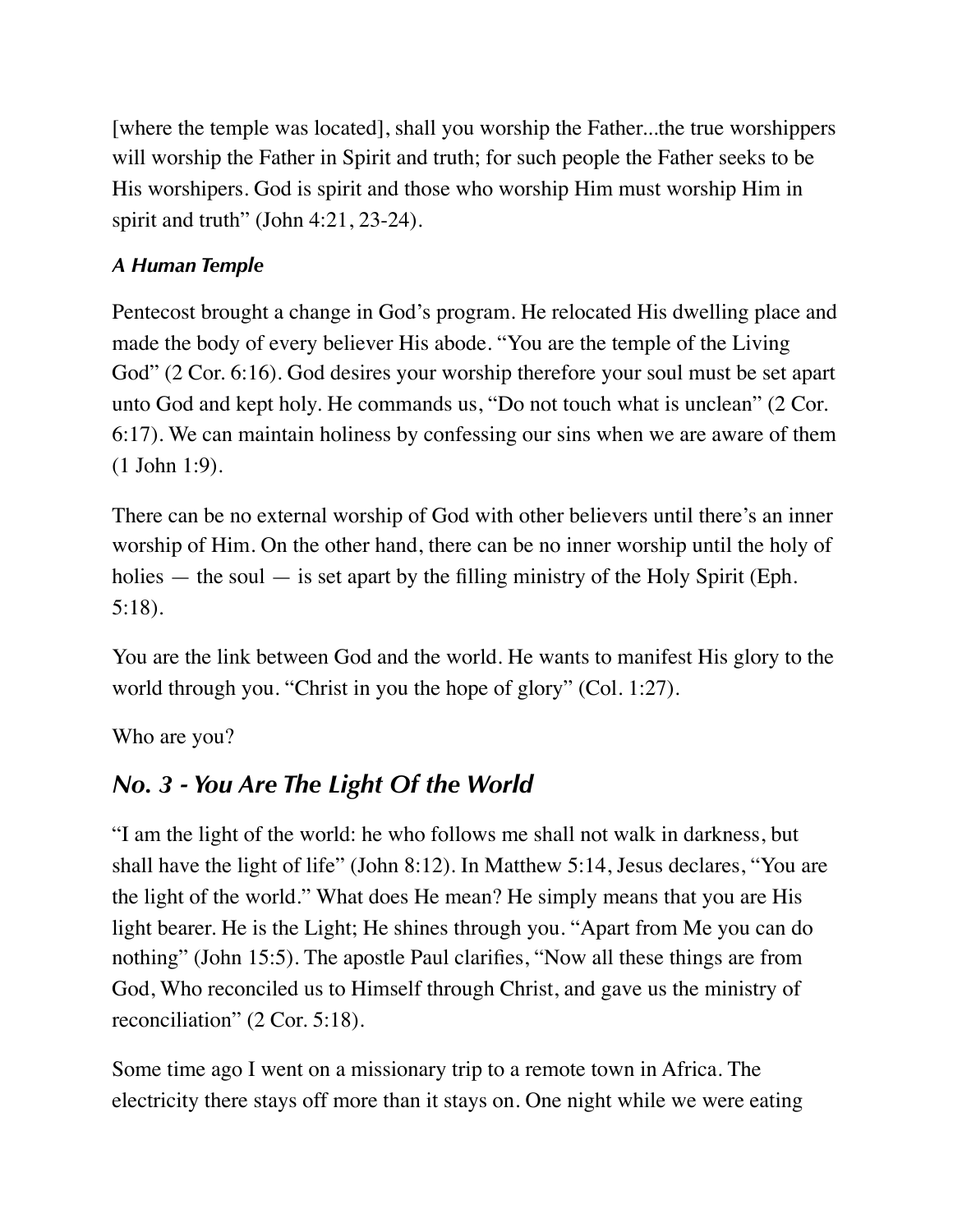dinner in a family's house the electricity suddenly went off. There was total darkness; we could not see at all, let alone find our dishes. Eating was forced to a halt. Then, someone called for light, and a kerosene lamp was brought. A cheer went up, and we all resumed our dinner.

Your duty is to give light. Jesus said, "Let your light shine before men in such a way that they may see your good work and glorify your Father who is in heaven" (Matt 5:16). If there's darkness in your home, community, and nation, it's because you have failed to allow God's light to shine through you. It's forgivable when unbelievers blame the government, politicians, and even their president or prime minister for their national dilemma, but it's inconceivable when believers join in. Believers are the light of the world; government is not. What happens if one fails to allow the Lord to shine through them? God gets their attention by sending discipline.

### *Divine Discipline*

Discipline is God's way of correcting His children. "What son is there whom his father does not discipline?" (Heb. 12:7). None. "God disciplines us for our good"  $(v. 10)$ .

The Lord commanded the disciples to take the gospel to Jerusalem, Judea, Samaria, and beyond (Acts 1:8). They received the Holy Spirit but were reluctant to go. God's response was dramatic; He orchestrated persecution to force them to move. "On that day a great persecution arose against the church in Jerusalem, and they were all scattered through the regions of Judea and Samaria...those who were scattered went about preaching the gospel" (Acts 8:1, 4).

Discipline comes in three increments, warning, intensive and, if unchecked, finally ends in destruction of the body.

### • **Warning Discipline**

God sends a warning to alert you that you are not honoring His temple. "For this reason many of you are weak" (1 Cor. 11:30). The weakness experienced by the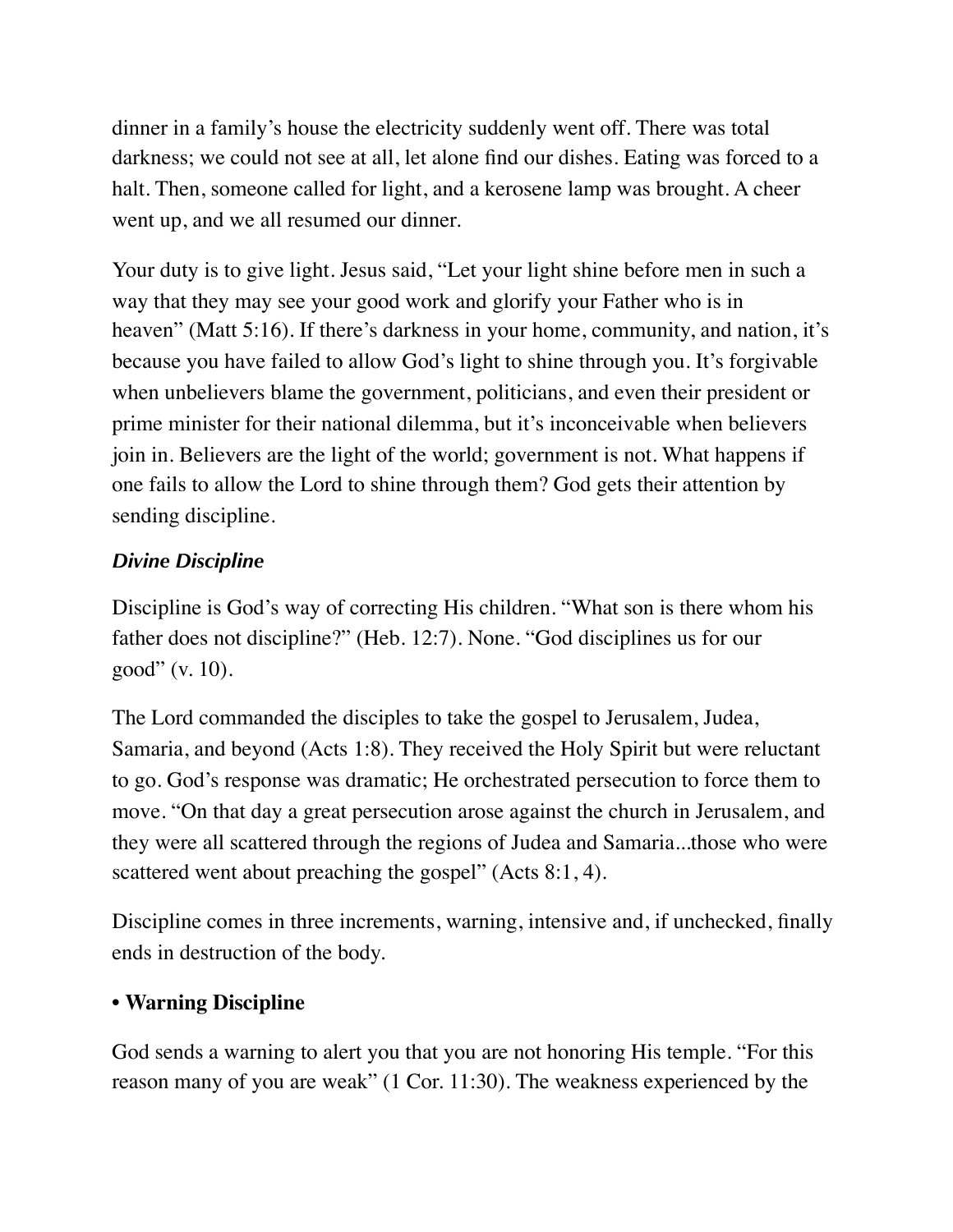Corinthian church is warning discipline. If Christians ignore the warning, God intensifies the discipline.

### • **Intensive Discipline**

God turns up the heat. The "heat" could be health issues, financial problems, or adversities of any kind. This is God's last chance to get the believer to restore His temple. If all warning is ignored, God calls the believer home (1 John 5:16).

### • **Destruction of the Body**

"A man who hardens his neck after much reproof will suddenly be broken beyond remedy" (Prov. 29:1). The apostle Paul said it this way, "For this reason many among you are weak [warning] and sick [intensive] and a good number sleep [destruction of the body]" (1 Cor. 11:30). God made you His temple; you cannot take this lightly without paying a heavy price. "If a man destroys the temple of God, God will destroy him, for the temple of God is holy, and that is what you are" (1 Cor. 3:17). God is gracious. The believer who suffers the "sin unto death" (1 John 5:16) will still be in heaven. His body is destroyed, "but he himself shall be saved" (1 Cor. 3:15).

God means business. You are the link between Him and the world. He wants to manifest Himself to the world through you. Will you allow Him to do so?

### Who are you?

## *No. 4 - You Are the Salt of the Earth*

We live in a tasteless, decaying world. But salt can remedy this with two of its essential properties: adding taste and preserving. And God has made you salt!

### *Taste*

David sang, "O taste and see that the Lord is good" (Ps. 34:8). That is an invitation to one who had not tasted God's goodness. But how can the person taste an invisible God? Through you, the individual tastes the goodness that is stored in God and deposited in you, the temple of God. The news gets better. Through you,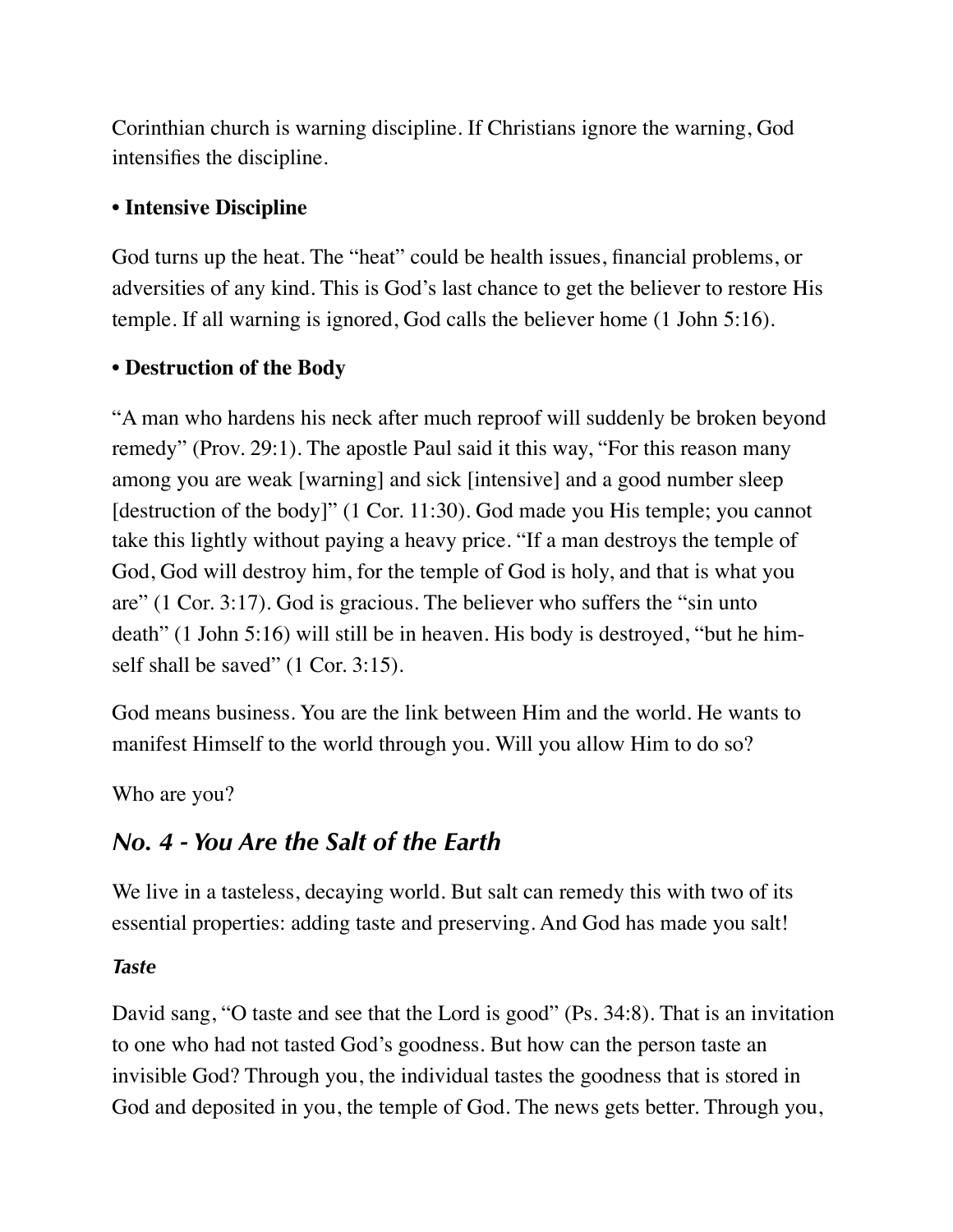your spouse, children, neighbors, co-workers, and school mates taste grace, compassion, love, kindness and mercy. "You are the salt of the earth" (Matt. 5:13).

When I was a young boy I was eating a meal with my many brothers and sisters. We sat in a big circle around the large bowl of soup, but it was tasteless — no salt. One of my sisters called for salt, and our brother ran into the kitchen and grabbed a pinch of what he thought to be salt and put it in the soup. But the soup tasted the same. My sister called for more salt. He ran in again, grabbing a handful. The soup was still tasteless. My sister, now exasperated, yelled "Bring me the plate!" He brought a plate of what he thought to be salt. My sister took a pinch and tasted it. All eyes were on her for the verdict. She shook her head and said, "This is corn starch!" That explained the unchanged taste.

The Lord is emphatic when He says, "If the salt has become tasteless...it is no longer good for anything, except to be thrown out and trampled under foot by men" (Matt 5:13). What kind of salt are you?

#### *Preservation*

As salt, your spiritual life is a preservative for keeping the world from moral decay. Righteousness keeps evil in check. When righteousness skyrockets, evil spirals down. On the other hand, when righteousness spirals down, evil skyrockets. "Righteousness exalts a nation" (Prov. 14:34). It makes no sense for you as a Christian to be blaming the world for its moral decay. If you, as the salt of the earth, fail to preserve it through your spiritual life, it will decay. This invites discipline from the supreme court of heaven. When believers are disciplined, the nation shares in it. You are the light, you are the salt. The nation is neither; it depends on you for both its light and taste. You see, your personal stand for morality and righteousness can bless and preserve you, your family, community and the nation at large. "When it goes well with the righteous, the city rejoices...By the blessing of the upright, a city is exalted. But by the mouth of the wicked [carnal believers] it is torn down" (Prov. 11:10-11). Is your spiritual life contributing to building up or tearing down your nation?

Who are you?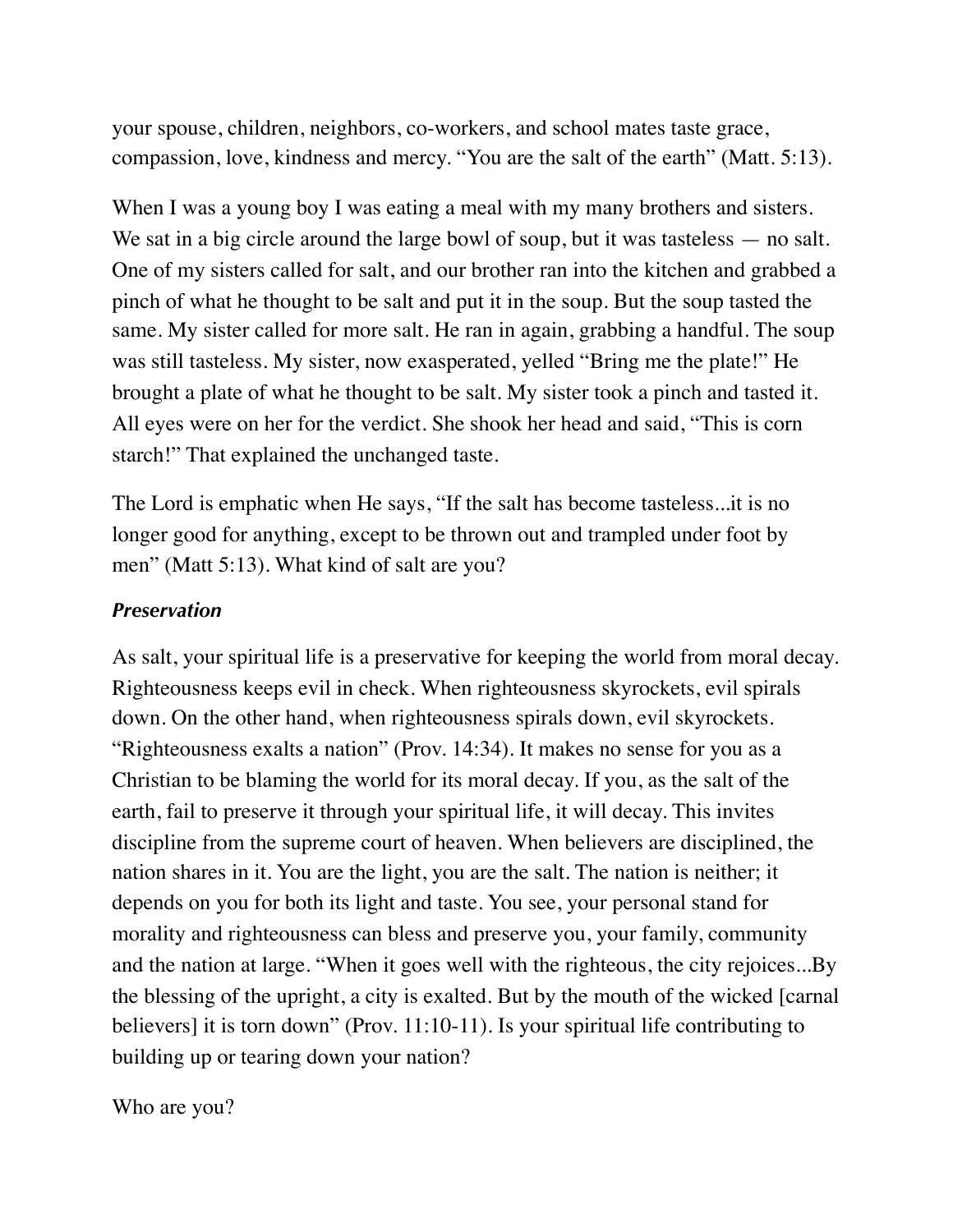## *No. 5 - You are the Fifth Gospel*

Everyone reads you. "You are our letter known and read by all men" (2 Cor. 3:2). Many are too busy to read Matthew, Mark, Luke, and John, but they are not too busy to read you. Can you recall anyone who may have been turned off to the gospel of Jesus Christ because of you? A preacher once said, "Our life brings people to Christ or it repels them." The Apostle Paul exemplified this truth. He was flogged Roman style — with thirty-nine strokes — and jailed (Acts 16:23).

By law, the Roman authority should not have flogged the apostle Paul, for he was a Roman citizen. Even so he was not complaining in the prison. Rather, Paul and Silas were immersed in the pool of joy, "praying and singing hymns of praise to God, and the prisoners were listening to them" (Acts 16:25). Their joy was so contagious that the prisoners were drawn to them. The prisoners read Paul, he was the fifth gospel.

God miraculously opened the prison gate and caused the chains to fall off their hands. Paul and the others refused to escape (Acts 16:26-27). Paul and Silas' integrity affected the other prisoners. When the jailer wanted "to kill himself supposing that the prisoners had escaped...Paul cried out with a loud voice, saying, 'Do yourself no harm for we are all here'" (Acts 16:28).

The apostle Paul and Silas' integrity, love, peace, and joy in suffering drew the jailer to Christ. He asked, "Sirs, what must I do to be saved?" (v. 30). The apostle's response was simply "Believe in the Lord Jesus Christ and you will be saved" (v. 31).

You cannot tell others about God's goodness, grace, mercy, kindness, and love when they do not detect these marvelous elements in your life. We are to model Christ to others just as Paul, Silas, and Timothy did when they offered themselves as examples for the Thessalonians and for us, saying we "offer ourselves as a model for you, so that you would follow our example (2 Thes. 3:9).

The apostle Peter understood the importance of demonstrating Christ to others. He said, "Live such good lives among the pagans that, though they accuse you of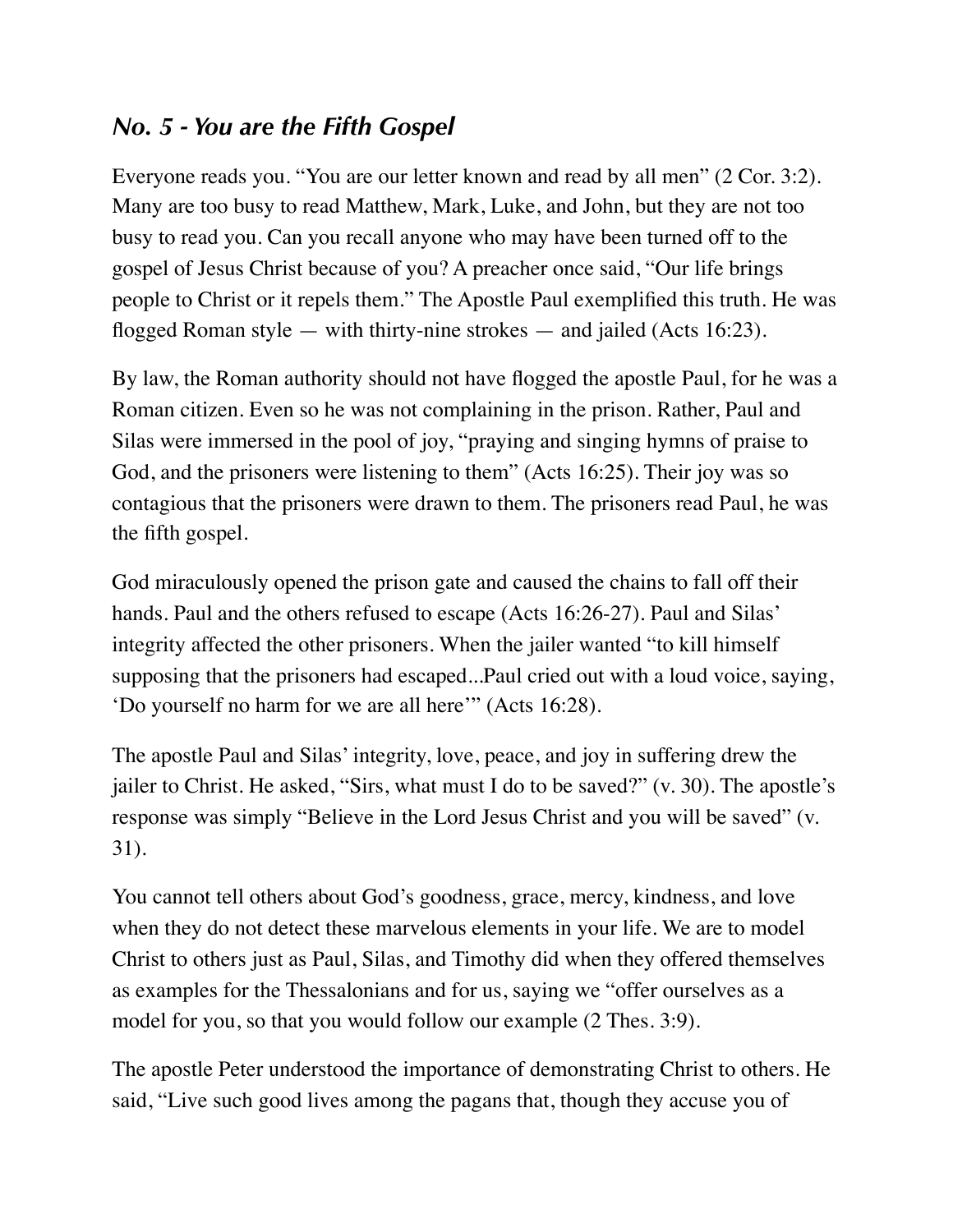doing wrong, they may see your good deeds and glorify God on the day he visits us" (1 Peter 2:12 NIV).

Your life is the best method for explaining God's Word and has the most impact. Instead of explaining love with Hebrew, Greek, and Aramaic, demonstrate love! A poor needy person may have a hard time understanding Greek and Hebrew as they relate to love, but they will readily understand practical love. You are the fifth gospel. Everyone reads you daily.

Who are you?

### *No. 6 - You are Christ's Fragrance*

You are special — "a royal priesthood" (1 Peter 2:9), an epistle of Christ (2 Cor. 3:2), and "a fragrance of Christ" (2 Cor. 2:15). You are the vessel; Christ is the fragrance. Through you He permeates His scent "among those who are being saved and among those who are perishing" (v. 2:15).

The apostle John recalls Mary Magdalene's expression of love: "Mary therefore took a pound of very costly perfume of pure nard and anointed the feet of Jesus" (John 12:3). Immediately, the "house was filled with the fragrance of the perfume" (v. 12:3). The price of a pound of pure nard, at that time, was equivalent to almost one years wages. (John 12: 6, Matt 20:2). What's the price of Christ's fragrance? Priceless! Wherever you are in the company of other people, you should fill the environment with the "fragrance of Christ." You should leave them wondering and asking, "What kind of fragrance are you wearing?" This is what it means to be "an ambassador for Christ" (2 Cor. 5:20). People should smell the scent of heaven when they are around you.

Have you ever been around someone who wore a fragrance that smelled so bad it left you gasping? Once I was in an elevator with someone whose perfume was so bad, I was hoping the person would get off at the next floor because their fragrance left me choking, searching for fresh air. I am sure you have been around such people too. What kind of perfume are you? Are you a kind that everyone wants to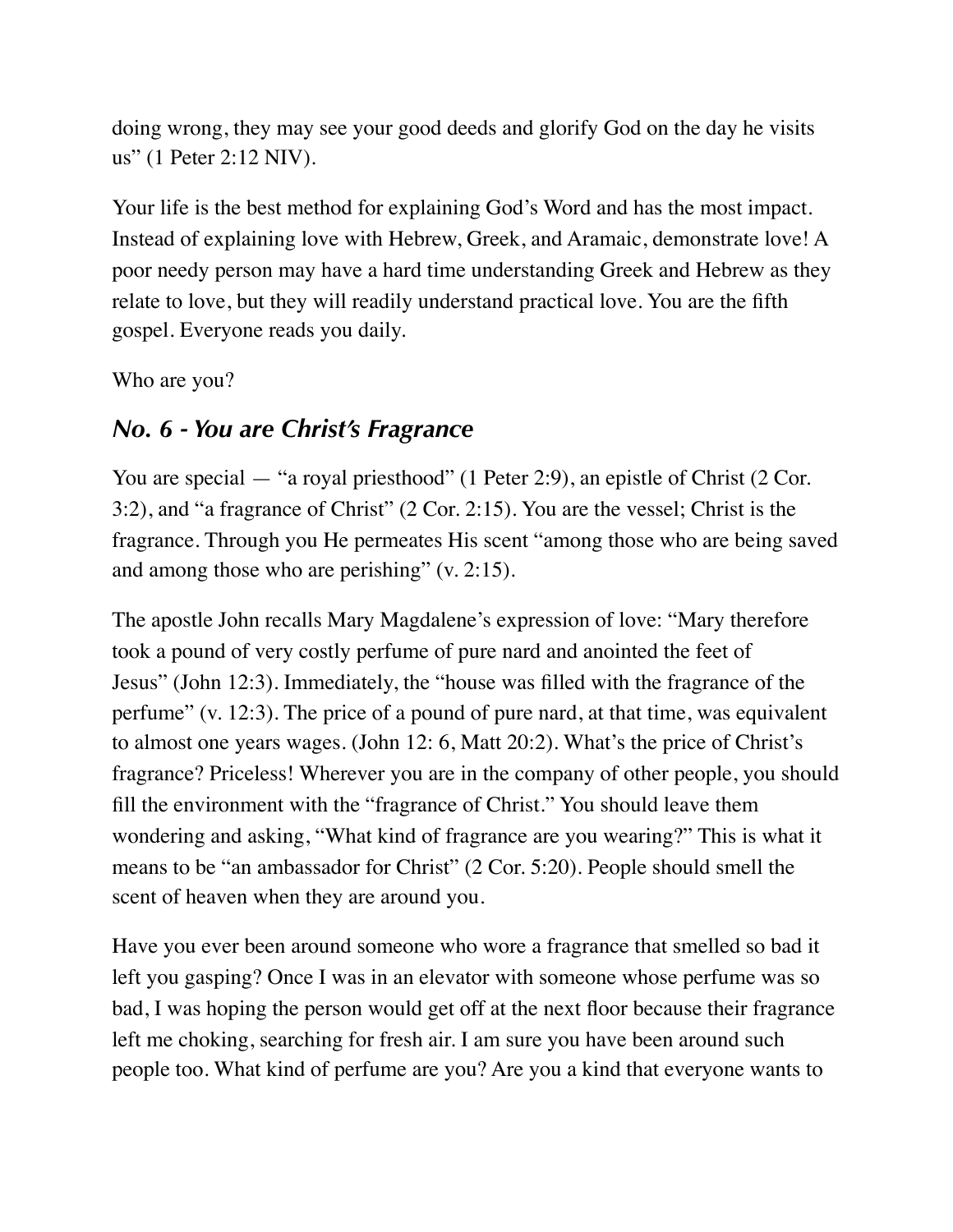draw closer to or one that leaves people gasping for fresh air? Your answer is a matter between you and your Savior who gave all for you.

Who are you?

### *No. 7 - You are an Emblem of*

### *Christ's Love*

Agape love sets Christians apart from the rest of the world. It is a unique love. "God is love" (1 John 4:8). God has elected to demonstrate His unsurpassed love to mankind through you.<sup>3</sup> It explains His indwelling of you. He manifests His love through His Spirit: "the fruit of the Holy Spirit is love" (Gal. 5:22). The Spirit is ever ready to produce agape love, an awesome love that only God can produce. "Love one another. By this all men will know that you are my disciples" (John 13:35). Let me put it this way: if you are around people for an extended period of time and they don't figure out that you are a Christian, maybe you are not living as an authentic one. More than likely, you are not serious about your spiritual life, which may invite the wake up call of discipline. "Remember therefore from where you have fallen, and repent [change of mind] and do the deeds you did at first; or else I am coming to you and will remove your lamp stand out of its place unless you repent" (Rev. 2:5). Don't wait until He visits you with discipline. I urge you to have a change of mind if you are not living the life of Christ.

Who are you?

### *No. 8 - You are the Banner of Peace*

The world desperately yearns for a taste of peace. It cannot experience peace through anything outside of Christ. The United Nations cannot bring about true peace; only God can and will bring it about.

Christians at large seem to have forgotten the impact of Christianity. Wherever Christianity stands in its purest form, it brings about peace. There cannot be

<span id="page-13-0"></span><sup>3</sup> Onwubiko, Moses C., Shower of Christian Love, Jericho Press, Nashville, TN, 2012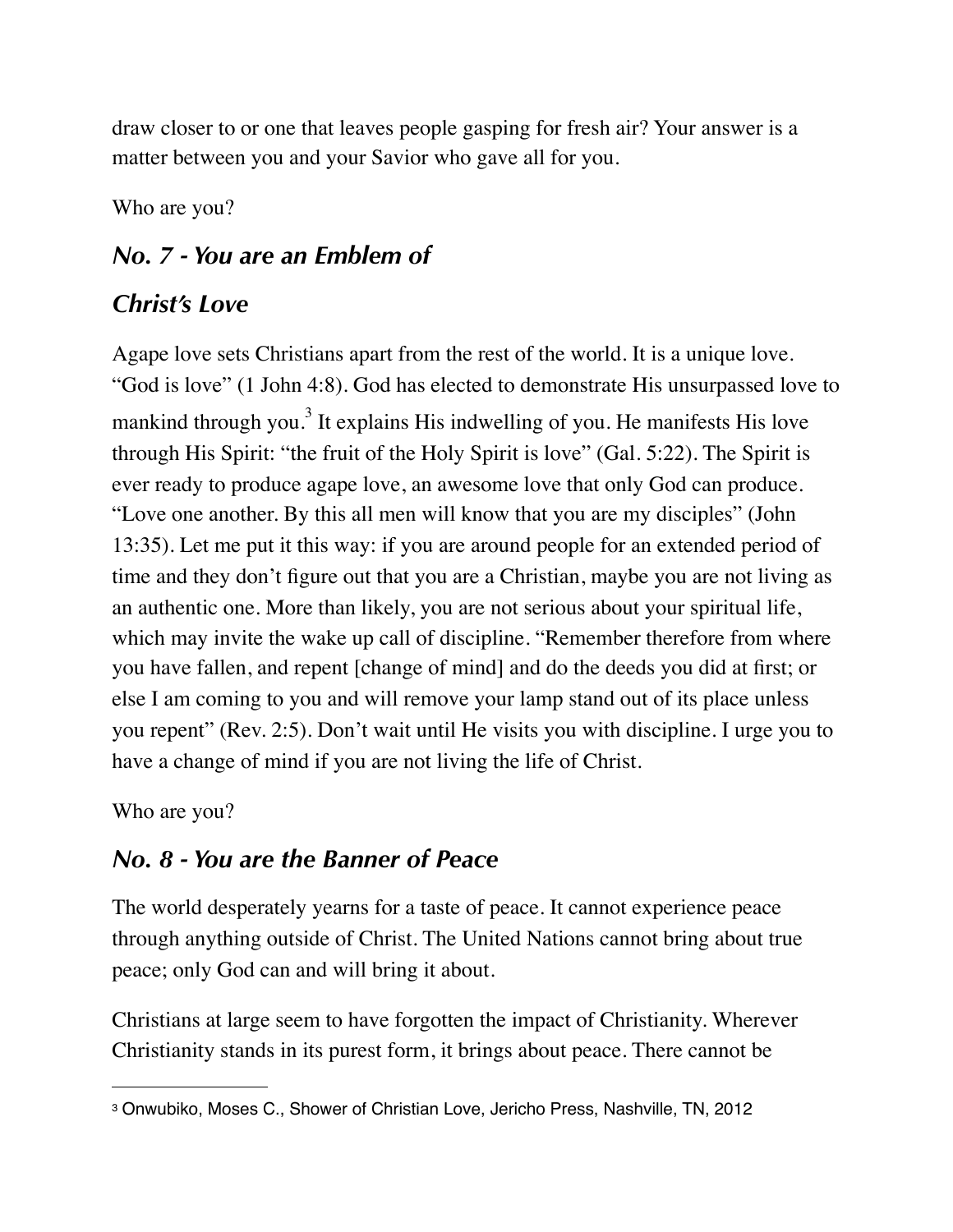external peace until there is inner peace, which comes through new birth. "Therefore having been justified by faith, we have peace with God through our Lord Jesus Christ" (Rom. 5:1). You are God's banner of peace because of who you are in Christ. "Christ in you the hope of glory" (Col. 1:27). The "Prince of Peace" (Isa. 9:6) indwells you. This means, if you live like a Christian, God will grant you and those around you relative peace. "When a man's ways are pleasing to the Lord, He makes even his enemies to be at peace with him" (Prov. 16:7). This was true of King Jehoshaphat who "sought the God of his fathers, [and] followed His commandments" (2 Chr. 17:4). The result of his spiritual life was astounding: "Now the dread of the Lord was on all the kingdoms of the lands which were around Judah, so that they did not make war against Jehoshophat" (2 Chron. 17:10). God keeps His Word.

Practical Christianity does bring benefits. It was true of the early church: "So the church throughout all Judea and Galilee and Samaria enjoyed peace, being built up; and going on in the fear of the Lord and in the comfort of the Holy Spirit" (Acts 9:31). Dr. Spiros Zodhiates confirmed this phenomenal truth of Christians enjoying peace: "There were no empire-wide persecutions of Christians until the brutal one under Decius (AD 2[4](#page-14-0)9-51)."<sup>4</sup> This does not mean there were no local persecutions; there were. This does not mean the early Christians were free from suffering since God uses suffering to mature His children (Heb. 5:8-9).

God grants both inner peace and external peace to those whose spiritual walk is pleasant to Him. But if you fail as in the time of the Old Testament (2 Chron. 15:3), God will respond in kind. "And in those times there was no peace to him who went out or came in, for many disturbances afflicted all the inhabitants of the land...for God troubled them with every kind of distress" (2 Chron. 15:5-6).

Your spiritual life matters  $-$  it is a source of blessing or discipline for you, your family, your community, and the nation.

Who are you?

<span id="page-14-0"></span><sup>4</sup> Zodhiates, Spiros Editor, Hebrew, Greek New American Standard Bible, Chattanooga, TN p1644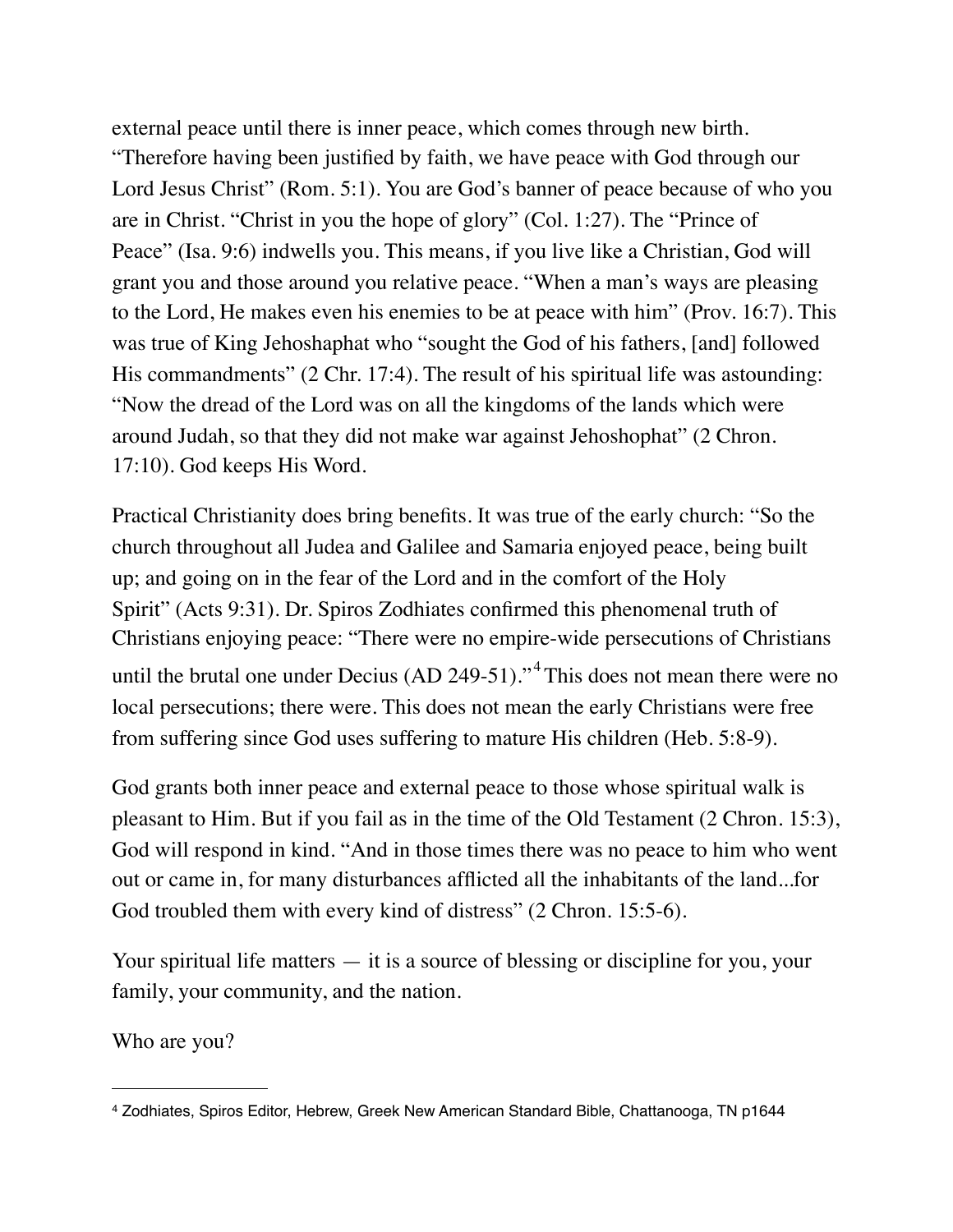## *No. 9 - You are a Funnel of God's Blessing*

Blessing from God must agree with His character. "Righteousness and justice are the foundation of thy throne" (Ps. 89:14). Since God's righteousness and justice are two of His attributes they must factor into His blessings. God runs His blessing through Christ because He is the epitome of God's righteousness. Jesus indwells you; consequently you share in His blessing, which is conditional upon your obeying His commandments. When you live a life that honors God, He pours His blessing through His Son to you. In turn, you become a funnel of blessing to your family, community, and nation. This is blessing by association. God blesses even undeserving people because of you.

Consider the blessing God bestowed upon Egypt and Israel through His servant Joseph.

Now Joseph had been taken down to Egypt; and Potiphar, an Egyptian officer of Pharaoh, the captain of the bodyguard, bought him from the Ishmaelites, who had taken him down there. The Lord was with Joseph, so he became a successful man. And he was in the house of his master, the Egyptian. Now his master saw that the Lord was with him and how the Lord caused all that he did to prosper in his hand. So Joseph found favor in his sight and became his personal servant; and he made him overseer over his house, and all that he owned he put in his charge. It came about that from the time he made him overseer in his house and over all that he owned, the Lord blessed the Egyptian's house on account of Joseph; thus the Lord's blessing was upon all that he owned, in the house and in the field (Genesis 39:1-5).

You too can impact your family and your country. As a Christian, you should not underestimate the value of your spiritual life and its influence. "By the blessing of the righteous [you], a city is exalted" (Prov. 11:11). Your impact can be dramatic. So arise and live like a Christian. Who are you?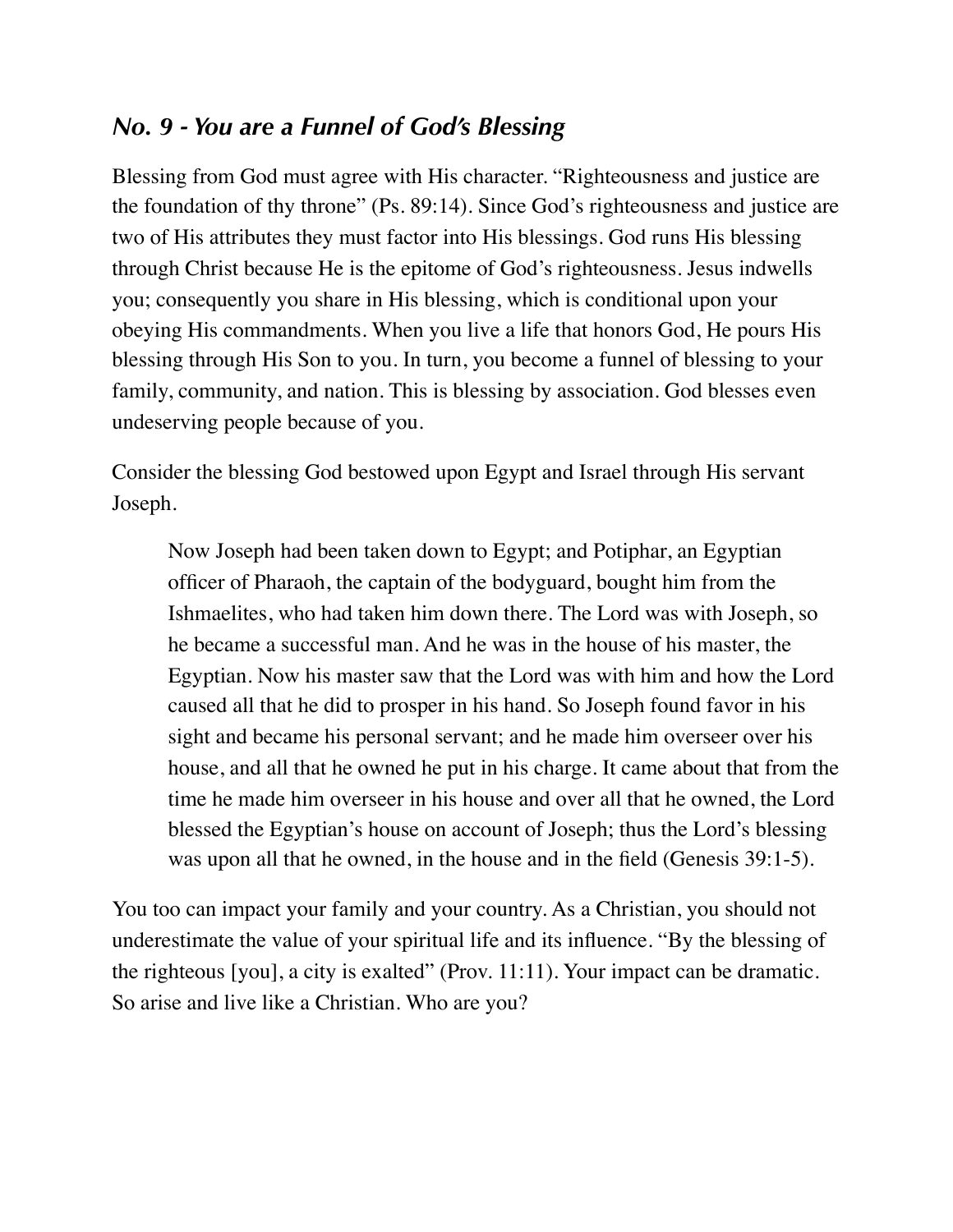# *Remembering the Early Church*

In wrapping up this brief exposition regarding our spiritual life, you and I need to pause. I mean pause. We need to re-evaluate our spiritual life. There is a reason God has kept us here. Recall our Lord praying, "I do not ask You to take them out of the world, but to keep them from the evil one. They are not of the world, even as I am not of the world" (John 17:15-16). The thought that we are not of the world consumed the early church. They had their eyes on Christ. They were acutely aware of the three choices made by Jesus that brought God's power and guidance to Him in His humanity. They wanted to be like Him and followed His example to study the Word, to depend on the Holy Spirit, and to commit to a lifestyle of prayer, just as He did.

#### • **The Word**

God's Word was Christ's guide for life and living; He made it His number one priority. "Man shall not live on bread alone but on every word that proceeds out of the mouth of God" (Matt 4:4). When found in the temple, Jesus was "in the midst of teachers, both listening to them and asking them questions" (Luke 2:46). As He immersed Himself in God's Word, "Jesus kept increasing in wisdom and stature, and in favor with God and man" (Luke 2:52). Favor with God comes before favor with man. Rapport with God is the basis for rapport with others. Following in Christ's footsteps, the early Christians "were continually devoting themselves to the apostles teaching" (Acts 2:42). Studying God's Word was their greatest delight.

#### • **Power of the Spirit**

The Lord in His incarnation was empowered by the Holy Spirit. "The Spirit of the Lord is upon Me" (Luke 4:18). He was "full of the Holy Spirit" (Luke 4:1). He stayed under the influential power of the Holy Spirit throughout His earthly ministry.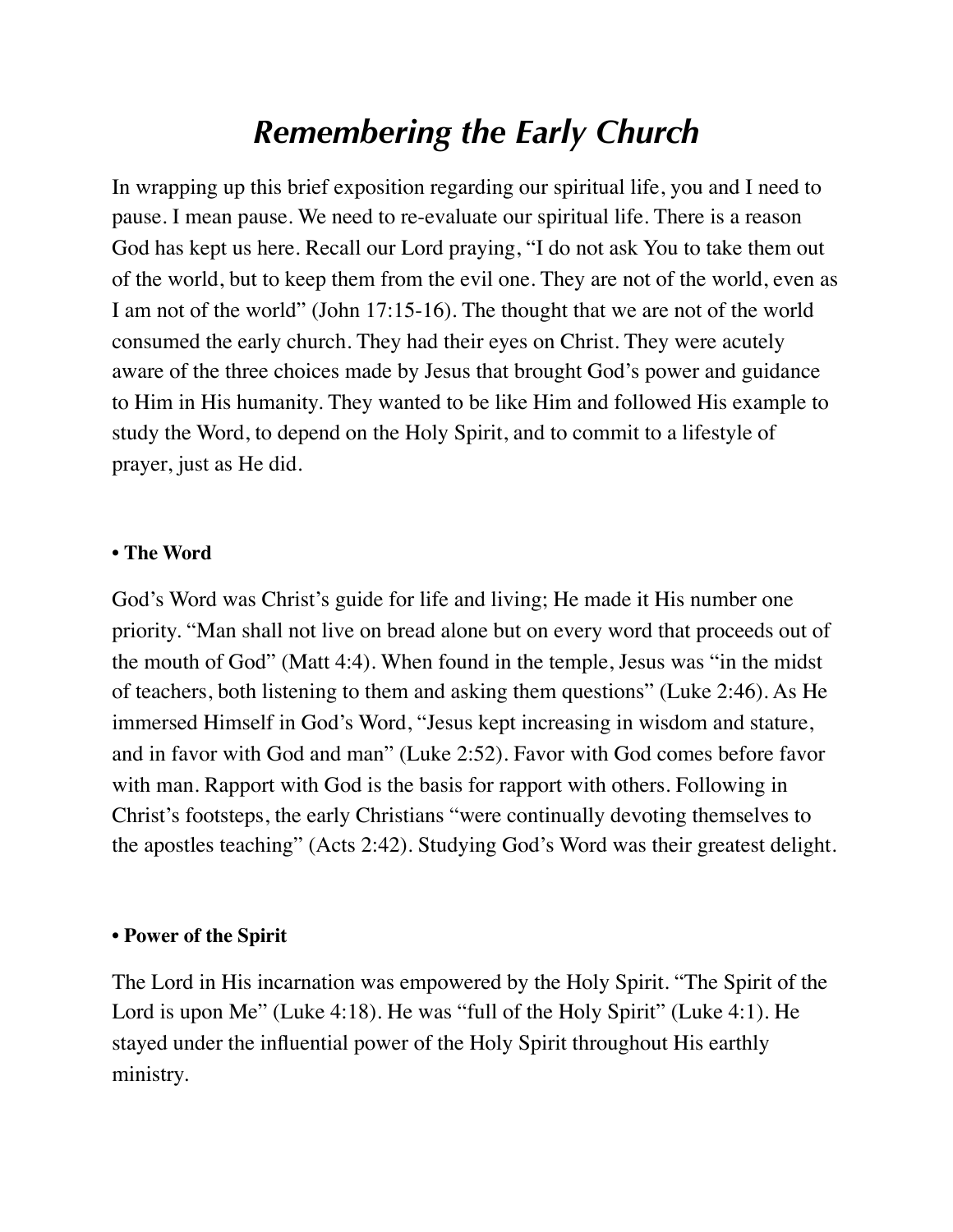Jesus Christ knew the importance of the filling of the Holy Spirit. That's why He empowered His disciples: "They were all filled with the Holy Spirit" (Acts 2:4). They understood their need and time after time, they were filled afresh (Acts 4:8, 31). The Holy Spirit's influential power provided boldness and the fruit of the spirit (Gal. 5:22) necessary to bear spiritual fruit which explains the apostle Paul's command, "Be filled with the Holy Spirit" (Eph. 5:18). This is why it is so important to quickly confess our sins to restore fellowship with God and regain filling of the Holy Spirit.

#### • **Prayer**

Jesus Christ was a prayer warrior. He set the bar for His followers. He began His ministry with an all-night prayer vigil, "He went off to the mountain to pray, and He spent the whole night praying to God. And when the day came He called his disciples to Him; and chose twelve of them, whom He also named as apostles" (Luke 6:12-13). He backed the appointment of His apostles with intensive prayer.

He prayed before He engaged in ministry. "And in the early morning, while it was still dark, He arose and went out and departed to a lonely place, and was praying there" (Mark 1:35). He prayed after the day's ministry, "After He had sent the multitudes away, He went up to the mountain by Himself to pray" (Matt 14:23). The beheading of John the Baptist called for quiet time with the Father. "When Jesus heard it, He withdrew from there to a boat to a lonely place by himself ..." (Matt 14:13). In the time of crisis, He prayed, "Father, if You are willing remove this cup from Me; yet not My will, but Yours be done" (Luke 22:42). He demonstrated love by praying for those who crucified Him, "Father, forgive them; for they do not know what they are doing" (Luke 23:34). That's the ultimate in prayer.

♦ ♦ ♦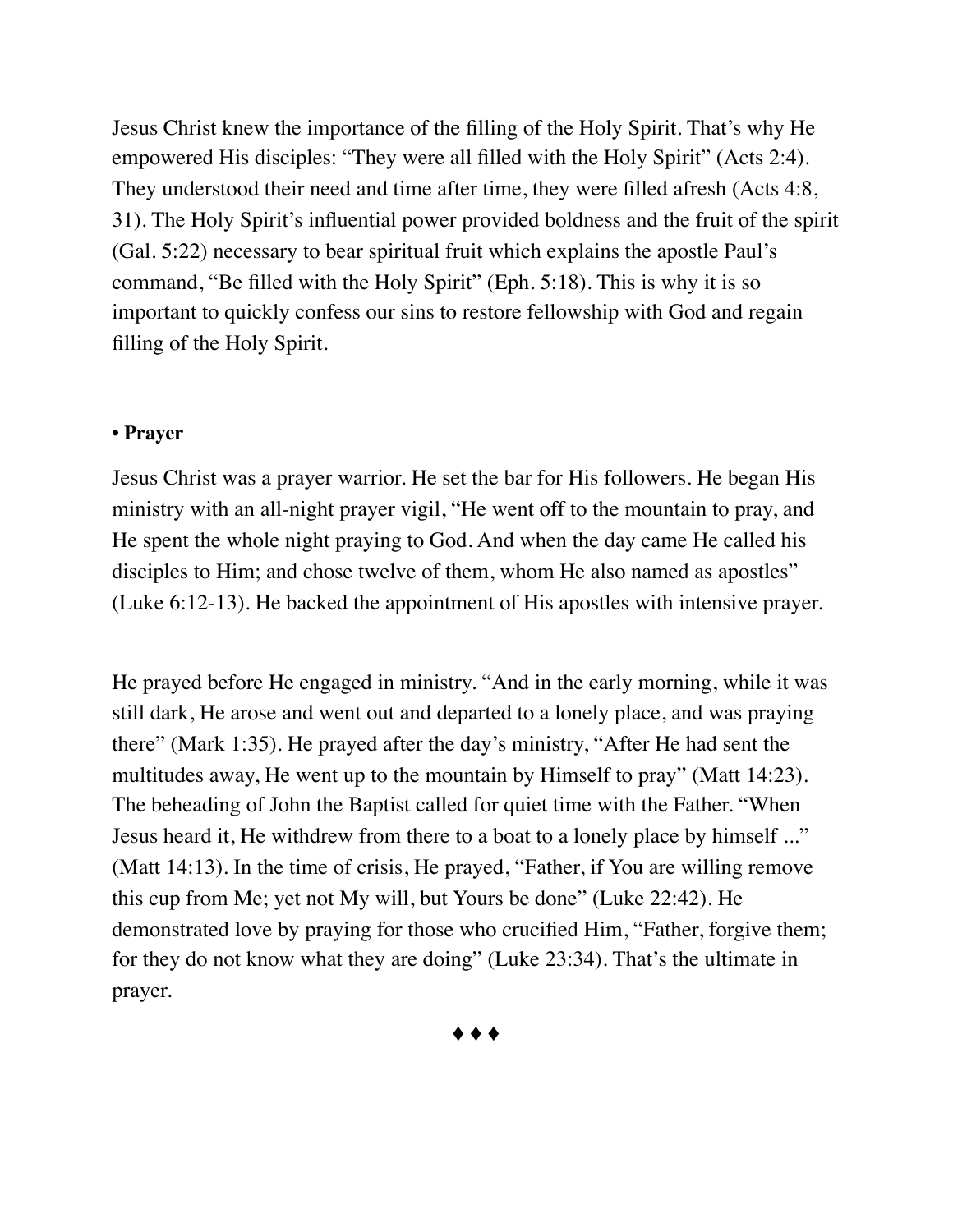Impressed with His prayer lifestyle, His disciples came to Him and said, "Lord, teach us to pray" (Luke 11:1). He taught them. They latched on to it. "They were continually devoting themselves to...prayer" (Acts 2:42) and encouraging us to do the same. Paul urged us: "Be imitators of me just as I am imitating Christ" (1 Cor. 11:1). Peter reminds us: "For you have been called for this purpose, since Christ also suffered for you, leaving you an example for you to follow in His footsteps" (1 Peter 2:21).

One who follows in Christ's footsteps will leave footprints of glory in the sands of time. The disciples followed in His footsteps and turned their world upside down (Acts 17:6). Wherever they went, they changed the dynamics of the place. They introduced the lost and destitute to the Prince of Peace. They brought peace and hope to those without Christ and without hope eternal. "So the church throughout all Judea and Galilee and Samaria enjoyed peace, being built up; and going on in the fear of the Lord and in the comfort of the Holy Spirit; it continued to increase" (Acts 9:31).

Observe that the early church:

- 1) enjoyed peace
- 2) had spiritual growth
- 3)were under the shadow of the fear of the Lord
- 4)had the comfort of the Holy Spirit
- 5)increased continually

This is the type of church that the world desperately needs. Pray for revival. You and I can copy the footsteps of Christ; consequently, God can use us to alter the dynamics of our world. Lord, help us. When all is said and done, you and I should anticipate the Master's welcoming address: "Well done, good and faithful servant." May we join the apostle Paul in His victorious celebration: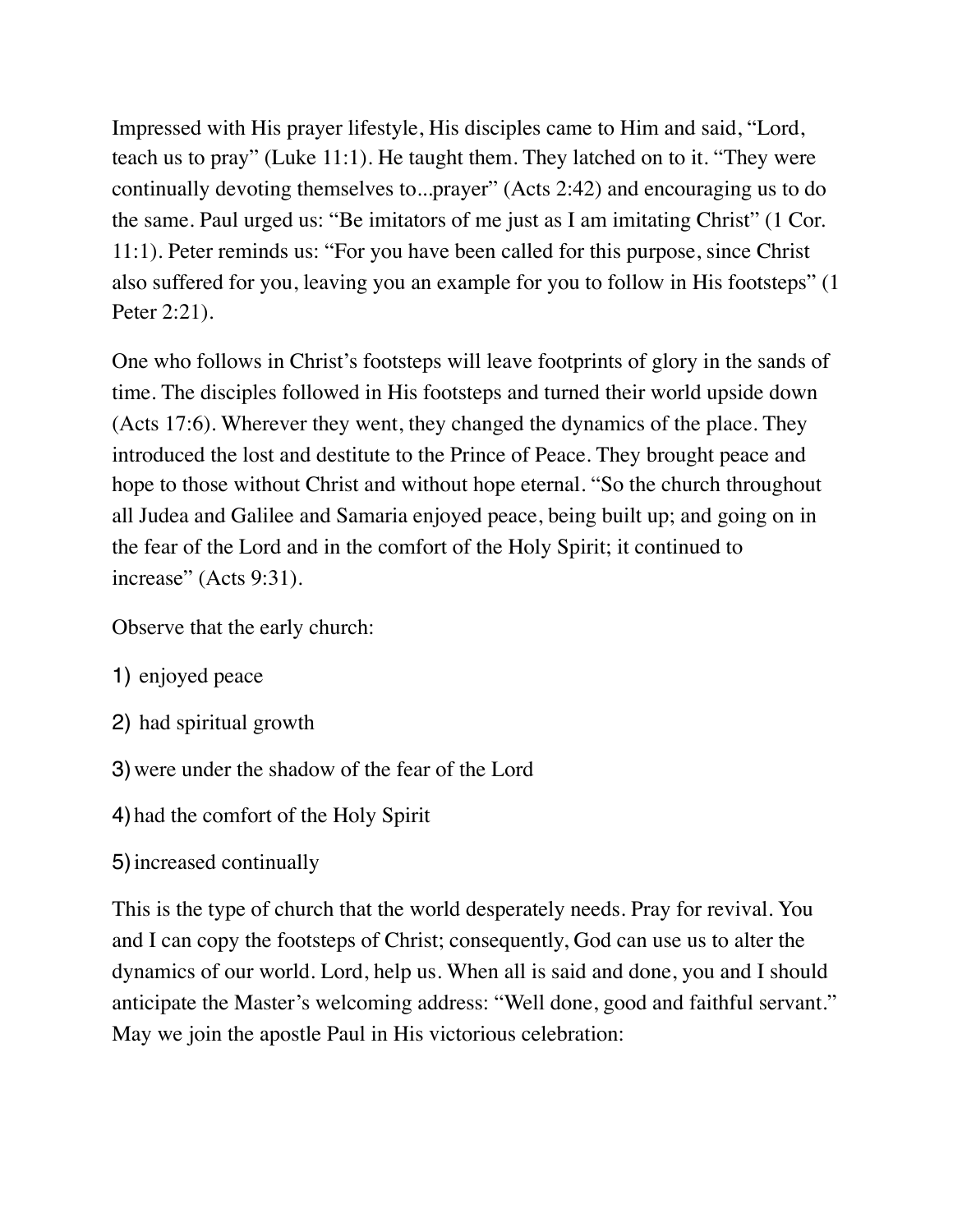For I am already being poured out as a drink offering, and the time of my departure has come. I have fought the good fight, I have finished the course, I have kept the faith; in the future there is laid up for me the crown of righteousness, which the Lord, the righteous Judge, will award to me on that day; and not only to me, but also to all who have loved His appearing (2 Tim. 4:6-8).

#### ❖

"Now to Him who is able to do far more abundantly beyond all that we ask or think, according to the power that works within us, to Him be the glory in the church and in Christ Jesus to all generations forever and ever. Amen" (Eph. 3:20-21).

Heavenly Father, revive us again in the name of your wonderful Son, Jesus Christ. Amen.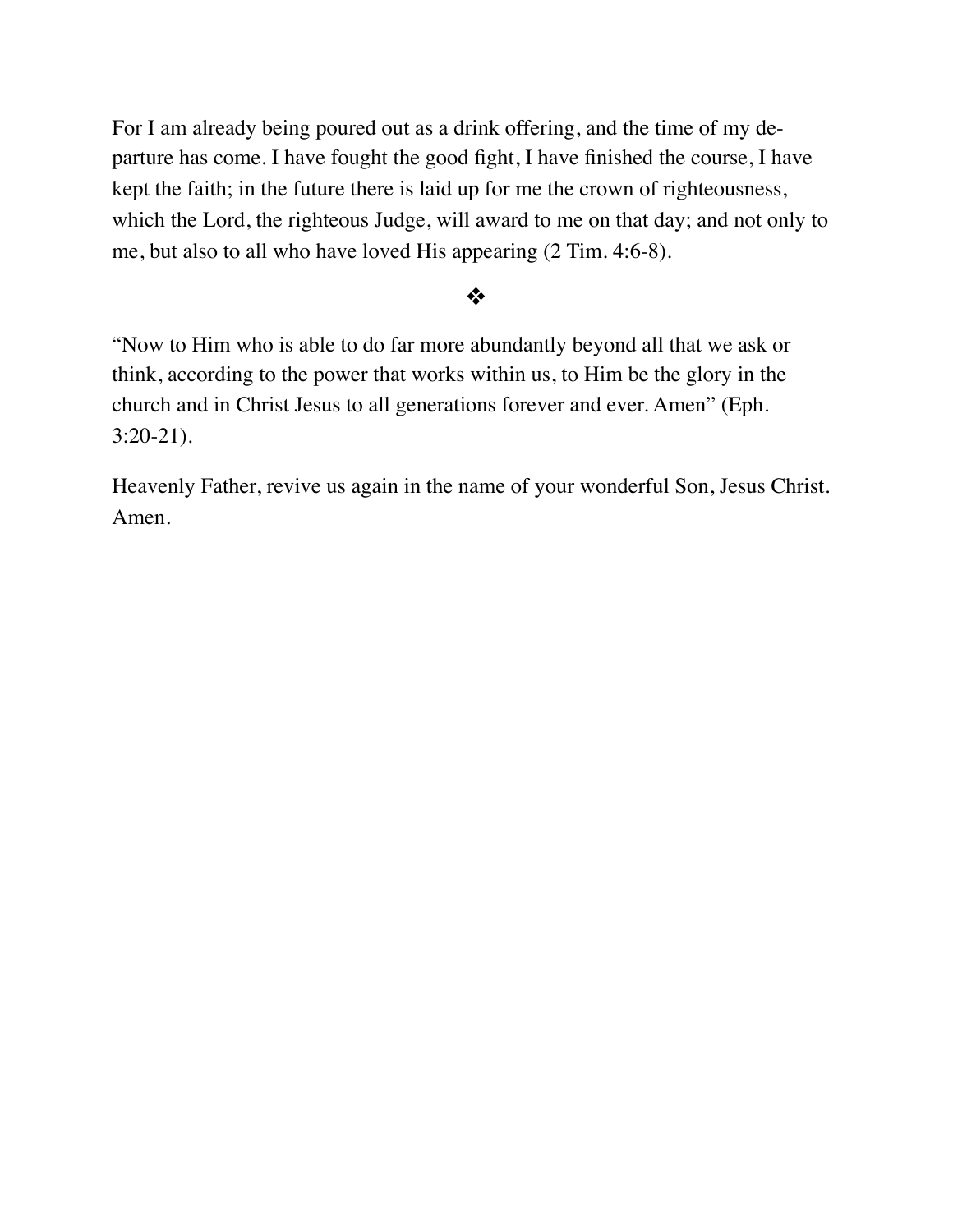### **The Gospel According to You**

There's a sweet old story translated for me, But writ in the long, long ago– The Gospel according to Mark, Luke, and John Of Christ and His mission below.

You are writing a gospel, a chapter each day, By deed that you do, by words that you say. Men read what you write, whether faithless or true, Say, what is the gospel according to you?

Men read and admire the gospel of Christ, With its love so unfailing and true; But what do they say, and what do they think Of the gospel according to you?

'Tis a wonderful story, the gospel of love, As it shines in the Christ-life divine, And oh, that its truth might be told again In the story of your life and mine!

Unselfish mirrors in every scene, Love blossoms on every sod, And back from its vision the heart comes to tell The wonderful goodness of God.

You are writing each day a letter to men; Take care that the writing is true. 'Tis the only gospel some men will read, That gospel according to you.

 $\sim$ Author Unknown $\sim$